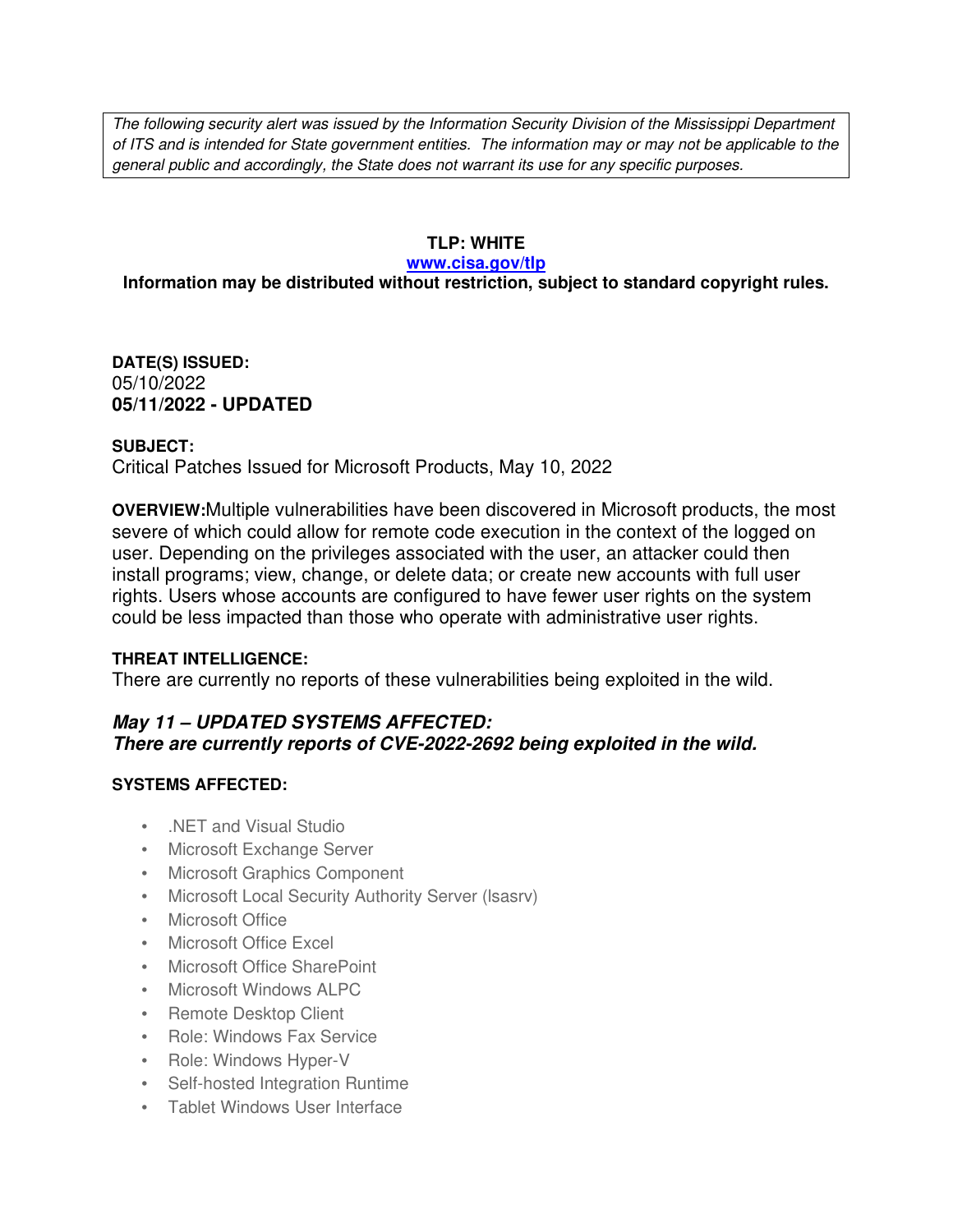- Visual Studio
- Visual Studio Code
- Windows Active Directory
- Windows Address Book
- Windows Authentication Methods
- Windows BitLocker
- Windows Cluster Shared Volume (CSV)
- Windows Failover Cluster Automation Server
- Windows Kerberos
- Windows Kernel
- Windows LDAP Lightweight Directory Access Protocol
- Windows Media
- Windows Network File System
- Windows NTFS
- Windows Point-to-Point Tunneling Protocol
- Windows Print Spooler Components
- Windows Push Notifications
- Windows Remote Access Connection Manager
- Windows Remote Desktop
- Windows Remote Procedure Call Runtime
- Windows Server Service
- Windows Storage Spaces Controller
- Windows WLAN Auto Config Service

## **RISK:**

### **Government:**

- Large and medium government entities: **High**
- Small government entities: **Medium**

#### **Businesses:**

- Large and medium business entities: **High**
- Small business entities: **Medium**

#### **Home users: Low**

#### **TECHNICAL SUMMARY:**

Multiple vulnerabilities have been discovered in Microsoft products, the most severe of which could allow for remote code execution.